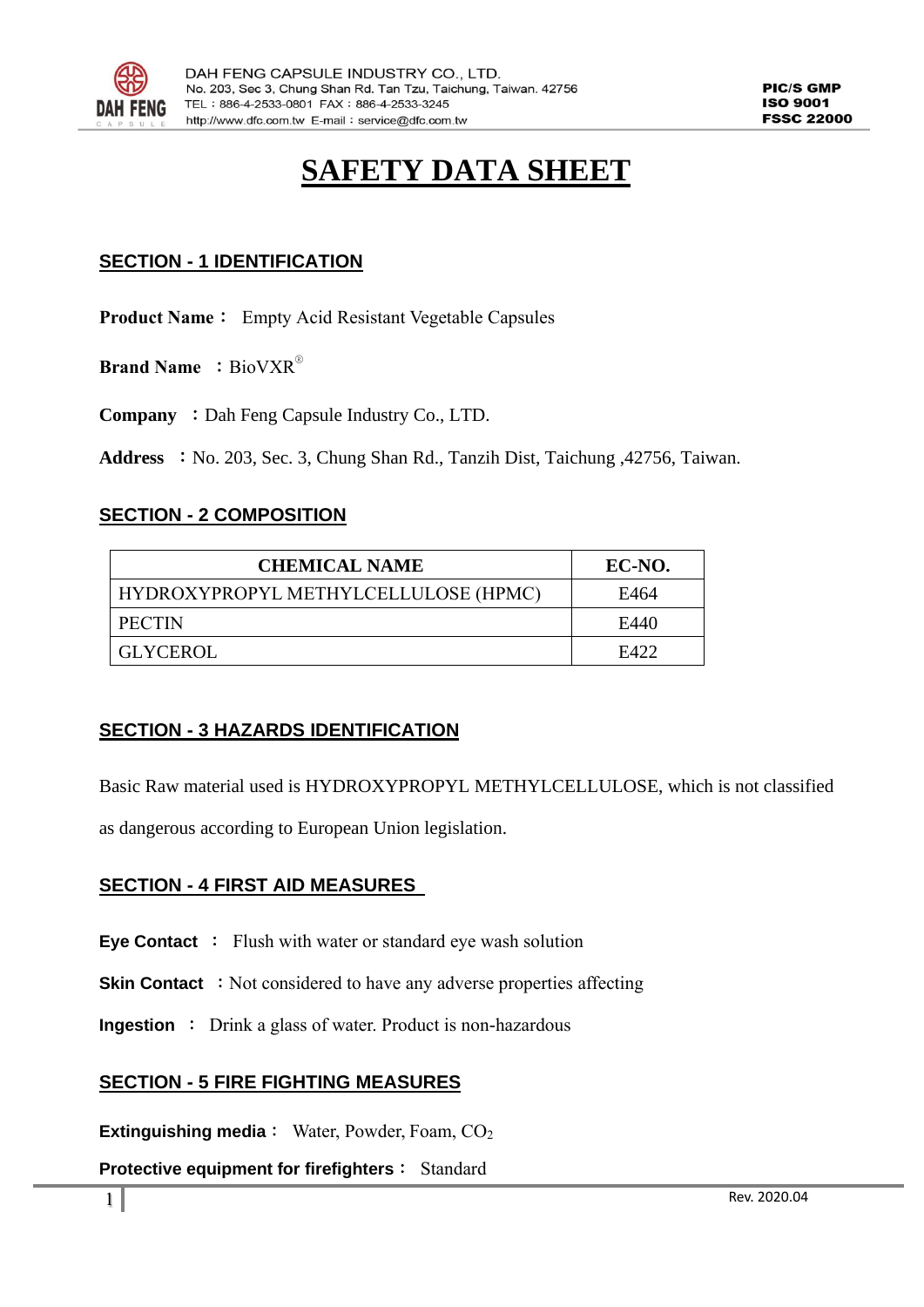

**PIC/S GMP** 150.9001 **FSSC 22000** 

# **SECTION - 6 ACCIDENTAL RELEASE MEASURES**

No special treatments are necessary.

Material can be scooped up and disposed of according to local regulation.

## **SECTION - 7 HANDLING & STORAGE**

Storage tightly sealed at temperature between  $19-27$ °C and relative humidity between

40~60%. The containers should be kept away from direct heat, sunlight and humidity.

Proper stored and sealed conditions of containers will facilitate optimum production performance.

The recommended storage condition for BioVXR  $^{\circ}$ capsules should maintain.

## **SECTION - 8 EXPOSURE CONTROL AND PERSONAL PROTECTION**

In accordance with good manufacturing practice.

**Personal Protective :** Handle with normal skin and eye protection.

**Hygienic Practices**: Practice good personal hygiene, water sterile gloves for the filling process.

#### **SECTION 9 - PHYSICAL AND CHEMICAL PROPERTIES**

| <b>Boiling Point (°C):</b> Not available       | <b>Specific gravity:</b> Not available            |
|------------------------------------------------|---------------------------------------------------|
| <b>Vapor Pressure:</b> Not available           | <b>Percent Volatile by Vol: Not available</b>     |
| <b>Vapor Density:</b> Not available            | <b>Evaporation Rate:</b> Not available            |
| <b>Flash Point:</b> Not available              | <b>Solubility in Water:</b> Soluble in cold water |
| <b>Appearance and Odor:</b> Clear and Odorless | <b>pH</b> of Aqueous Solution $: 4.0 - 6.0$       |

#### **SECTION 10 - STABILITY & REACTIVITY**

**Stability**: Stable under recommended storage conditions.

**Hazardous Polymerization**: Will not occur